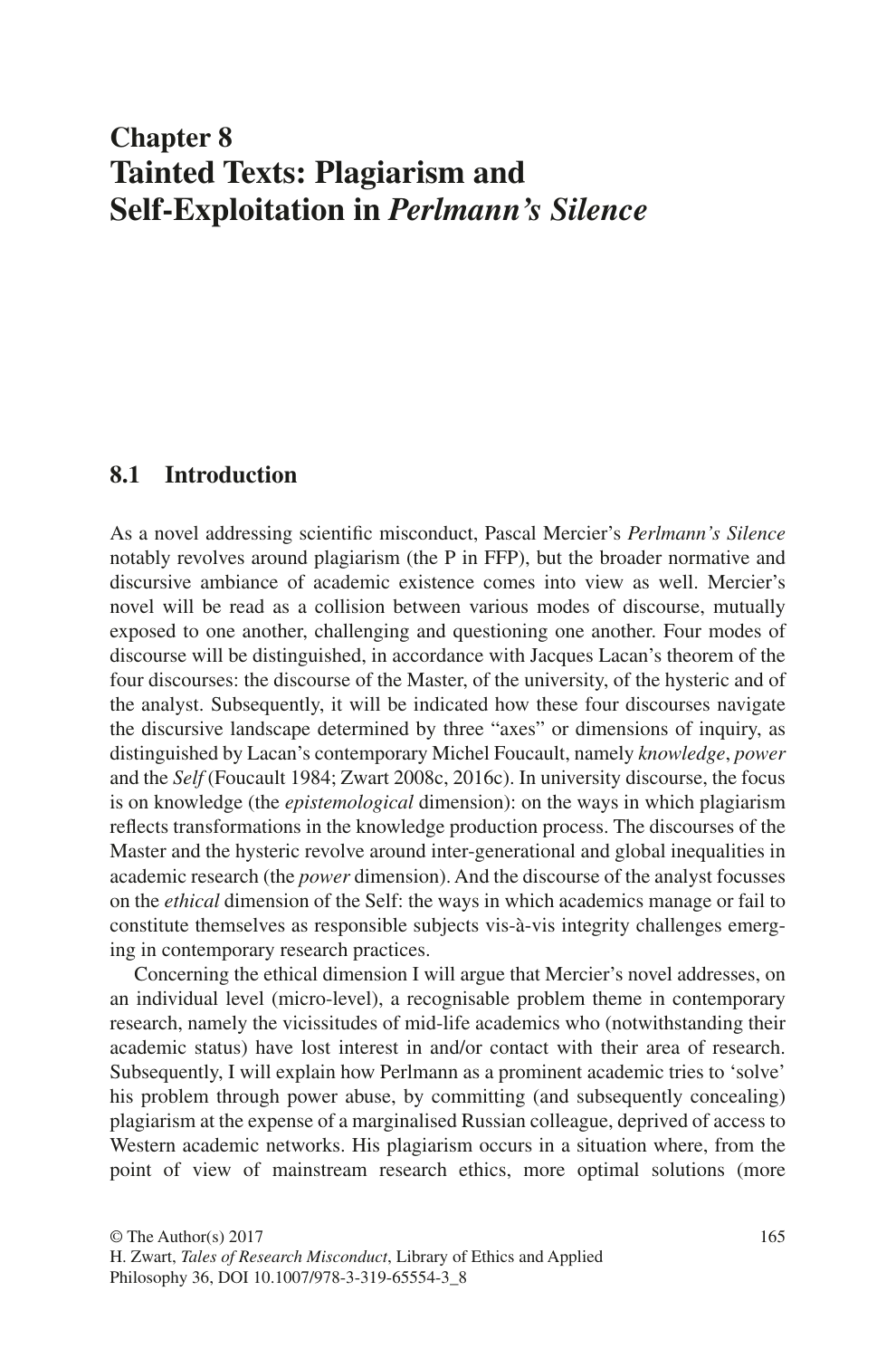acceptable scenarios) would have been available. Yet, a psychoanalytic rereading reveals that Perlmann is actually facing a more devastating form of crisis, for which the available guidelines for proper research conduct fail to provide a fix. Indeed, *both* the challenge (loss of motivation and inspiration) *and* the solution (plagiarism) are symptomatic of a more structural problematic pervading the current research system, which I will thematise as *self-exploitation*, resulting in the eradication or obliteration of a former, more prolific Self. This experience is articulated in *Perlmann's Silence* in psychoanalytic (Freudian-Lacanian) terms, namely as an experience of *Spaltung* (splitting). Thus, plagiarism is enacted as a desperate (but faltering) attempt to restore a situation of integrity (or wholeness) which already eroded long before the plagiarism was actually committed. But I will start with a short resume of the novel.

#### **8.2 The Narrative: A Resume**

Philipp Perlmann, a prominent German professor of language studies, is invited by a high-ranking representative of *Olivetti* (an Italian firm famous for producing word-processing machinery) to organise a small-scale international expert workshop in a hotel on the Italian Riviera. He is suffering from a mid-life crisis, however, due to the death of his wife (a photographer who died in a car accident), but aggravated by a paralysing loss of interest in his research field. As the host of the workshop, he is expected to present a high quality paper, but unfortunately he can think of nothing whatsoever to say. Instead of working on a paper of his own, he squanders his precious time translating a manuscript written by an unknown Russian colleague named Leskov (whom he had invited to the workshop, but who failed to secure a travel permit), just to learn Russian. In despair, and in order to conceal his intellectual impotence, Perlmann at a certain point decides to present his English translation of Leskov's manuscript as his own work.

But then catastrophe sets in. While the text is being distributed, he receives news that Leskov will be able to attend the meeting after all and Perlmann designs a series of desperate attempts to conceal his perpetration. This includes the destruction of a second manuscript by Leskov, which the latter had wanted to present and discuss during the meeting. But then Perlmann discovers that, due to a series of misunderstandings, a loose collection of impromptu notes has been distributed among the colleagues, instead of the translation. Although nothing untoward has actually happened (besides the pointless destruction of Leskov's second manuscript, which he manages to partly reconstruct), Perlmann is unable to recover from his moral trauma, which he experiences as the disastrous end of his career.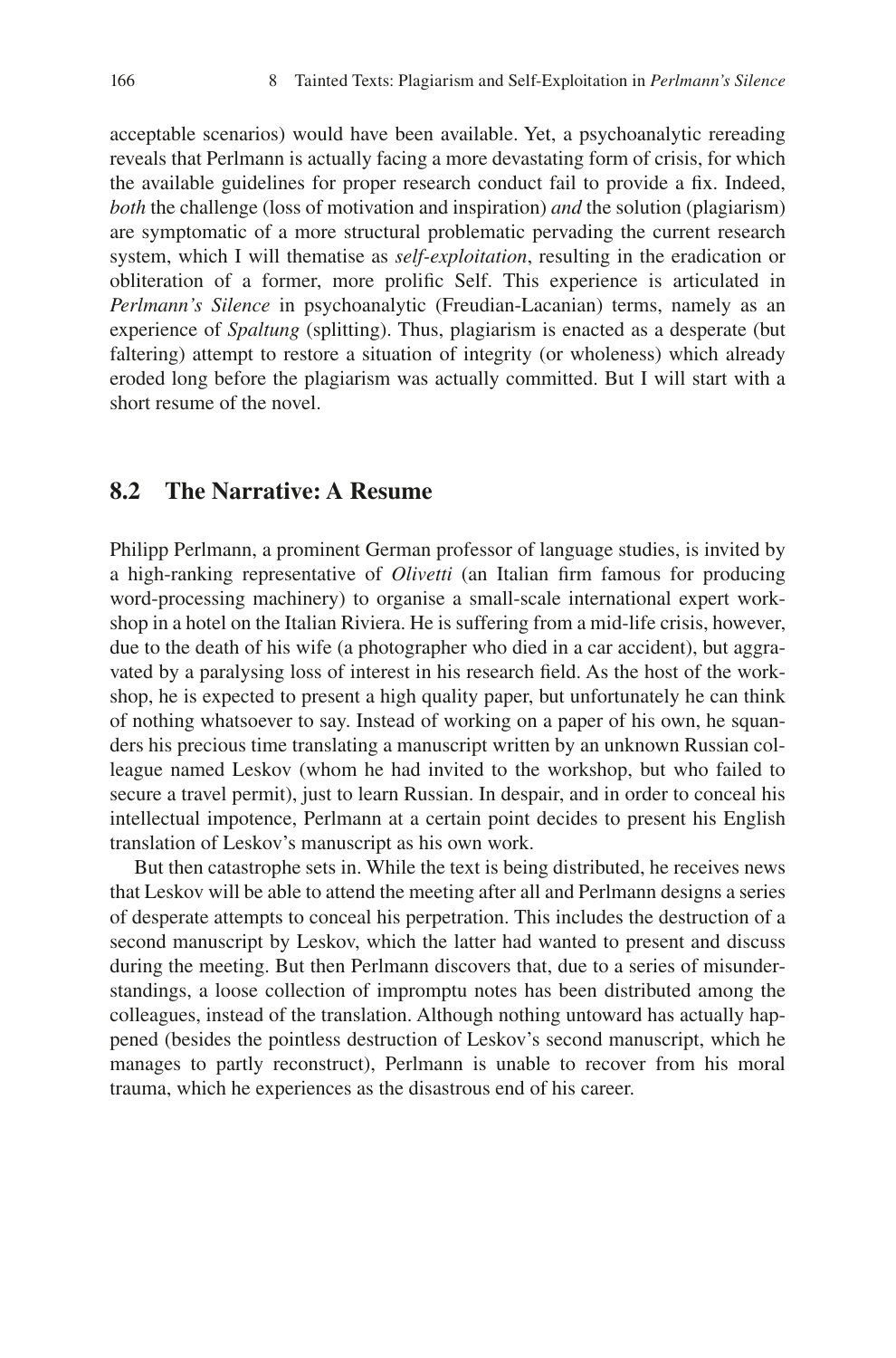#### **8.3 University Discourse: The Knowledge Dimension**

Compared to big natural science research, the humanities seem much less infected by the dynamics of commercialisation, privatisation, and the increase of pace, scale and competition which are so often seen as causal factors in the current misconduct epidemic. In *Perlmann's Silence*, even mid-life scholars tend to act as single authors and are still regarded as producers of their own work. And although there are rumours about elderly colleagues who increasingly fail to publish new results (p. 214), this allegedly does not apply to the academics brought together in the context of the Mediterranean workshop. They are all expected to present and discuss original materials which they have written themselves.

Still, some of the tensions pervading the big natural sciences can be discerned in *Perlmann's Silence* as well. The workshop is funded by a multinational company who definitely has expectations concerning the outcomes of the work. And in view of his mid-life prominence, Perlmann is regularly invited to give lectures as key speaker before prestigious international gatherings. Such activities, in combination with teaching responsibilities, distract him from his intellectual work, thereby aggravating his basic problem, namely loss of inspiration, feeling increasingly inhibited to commit himself to desk research again.<sup>[1](#page-2-0)</sup>

Moreover, linguistics is becoming increasingly interdisciplinary and applied. During the expert workshop, the more established academic approaches (represented by experts like Brian Millar from New York) are challenged by new contributions coming from various adjacent fields, such as psychotherapy, ethology and introspection (phenomenology). But because of his loss of intellectual commitment and fatigue, Perlmann (unlike others) is unable to seize the opportunities offered by this paradigm shift. He is unable to really try something new. His efforts in this direction remain sketchy impromptu improvisations, relying on a kind of automatic writing, switching off his self-censorship in order to subdue his epistemic inhibitions, but discarding the results as un-academic "kitsch". As a language studies expert, he is unable to reset his research agenda and to reinvent himself.

#### **8.4 Master's Discourse: The Power Dimension**

Building on the epistemological dimension, the power dimension notably reflects the institutional and interpersonal inequalities at work, such as the power divide between early-stage or geographically marginalised researchers on the one hand and mid-life elite academics on the other. As outlined in the Chap. [2,](http://dx.doi.org/10.1007/978-3-319-65554-3_2) the political dimension reflects the dynamics of the Master-Servant relationship. The Master is initially

<span id="page-2-0"></span><sup>&</sup>lt;sup>1</sup> "Es war ihm der Glaube an die Wichtigkeit der wissenschaftlichen Tätigkeit abhandengekommen… Er fand einfach nicht mehr in die Konzentration zurück, in das Gefühl der Ausschließlichkeit, aus dem heraus seine wissenschaftlichen Arbeiten bisher entstanden waren… Er fand den Weg zum Schreibtisch immer seltener… (Mercier 1995/1997, p. 17).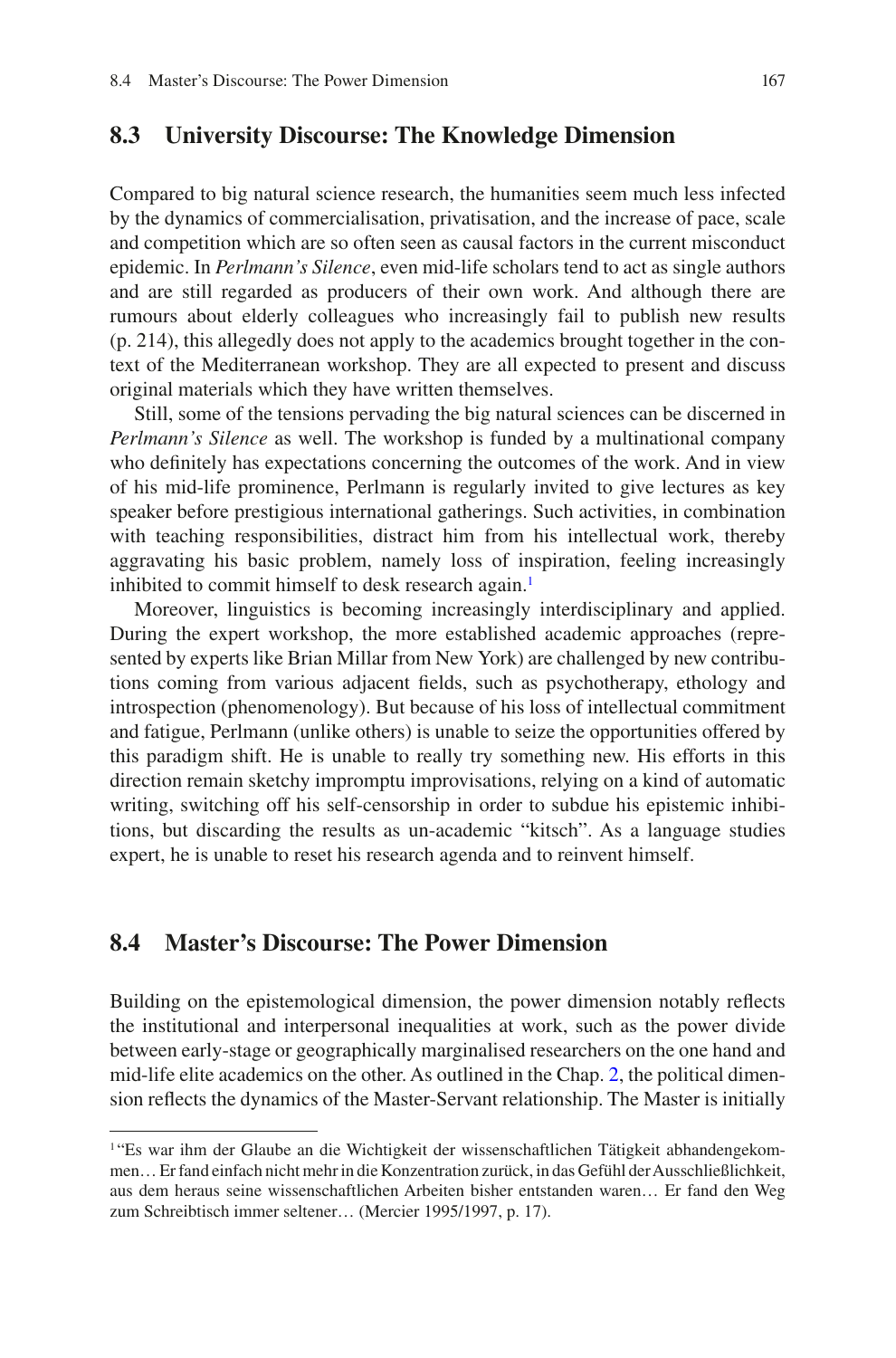in control and appropriates the servant's practical, empirical, hands-on knowledge, transforming it into abstract, academic knowledge (ἐπιστήμη, θεωρία). Subsequently, the Master purports to give this knowledge back to the servant, in the form of supervision and education (Lacan 1969–1970/1991, p. 22). But in the end, the newly gained knowledge of the servants is bound to prove more powerful, effective and revealing that the theoretical contemplations of the Master. Thus, the supremacy of the Master becomes subverted by the *real* knowledge of the servant, so that in the end servants will occupy (usurp) the position of the agent themselves.

In the beginning of the novel, Perlmann poses as a Master: a prominent scholar requested by a multinational company to organise an elite gathering of academics in a coastal resort, combining theoretical discussions with abundant otium (leisure time). But it is clear from the very outset that Perlmann has serious difficulties living up to this role and the expectations it entails. He used to be an ambitious young researcher (an academic "servant") himself, but now he looks back in astonishment on his earlier career, painfully realising that, as a promising young academic, exclusively committed to research, he hardly lived at all. He had always existed out of contact with his present.<sup>[2](#page-3-0)</sup> While glancing through a cheap, second-hand, popular, illustrated book about high publicity post-war events, he feels like a convict who has just been released from prison and who is now discovering the world outside, reading about all the things that had passed him by. He now realises that, at the time of their occurrence, all these events had hardly been allowed to enter his insulated, workaholic existence, which had been completely dedicated to academic research, sacrificing everything else in order to achieve his current state of prominence.

Notwithstanding computerisation and word-processing equipment, provided by companies like *Olivetti*, linguistics is still a single-author field. In the arena of international scholarship, the United States (represented by Millar) are definitely the leading super-power. This entails first of all a power of language: all conversations during the workshop are in English, although Millar is the only native speaker, while some other participants, such as an Italian psychiatrist, are hampered by their lack of verbal fluency. But Germany also plays a prominent role. Perlmann himself, for instance, just received an invitation for a professorship in Princeton, the prototypical safe haven, where academics are no longer expected to do any real work. It is clear that this is an elite gathering.

Also the *appropriation* of intellectual labour by the Master is clearly present in the novel. In Perlmann's case, the victim of plagiarism is an obscure Russian colleague who still writes single-copy manuscripts, either by hand or with the help of an old-fashioned typewriter, and who has somehow managed to survive outside the international networks of mainstream discourse, far removed from the world of prominent professorships and conferences. He shared his manuscript with Perlmann in the hope that international recognition would help him to a fixed position and a salary. Strictly speaking, his approach (introspective phenomenological psychology) is quite old-fashioned but, in view of the epistemological transitions outlined

<span id="page-3-0"></span><sup>2</sup>This is already indicated by the opening sentence of the novel: "Philipp Perlmann war es gewohnt, dass die Dinge keine Gegenwart für ihn hatten" (p. 9).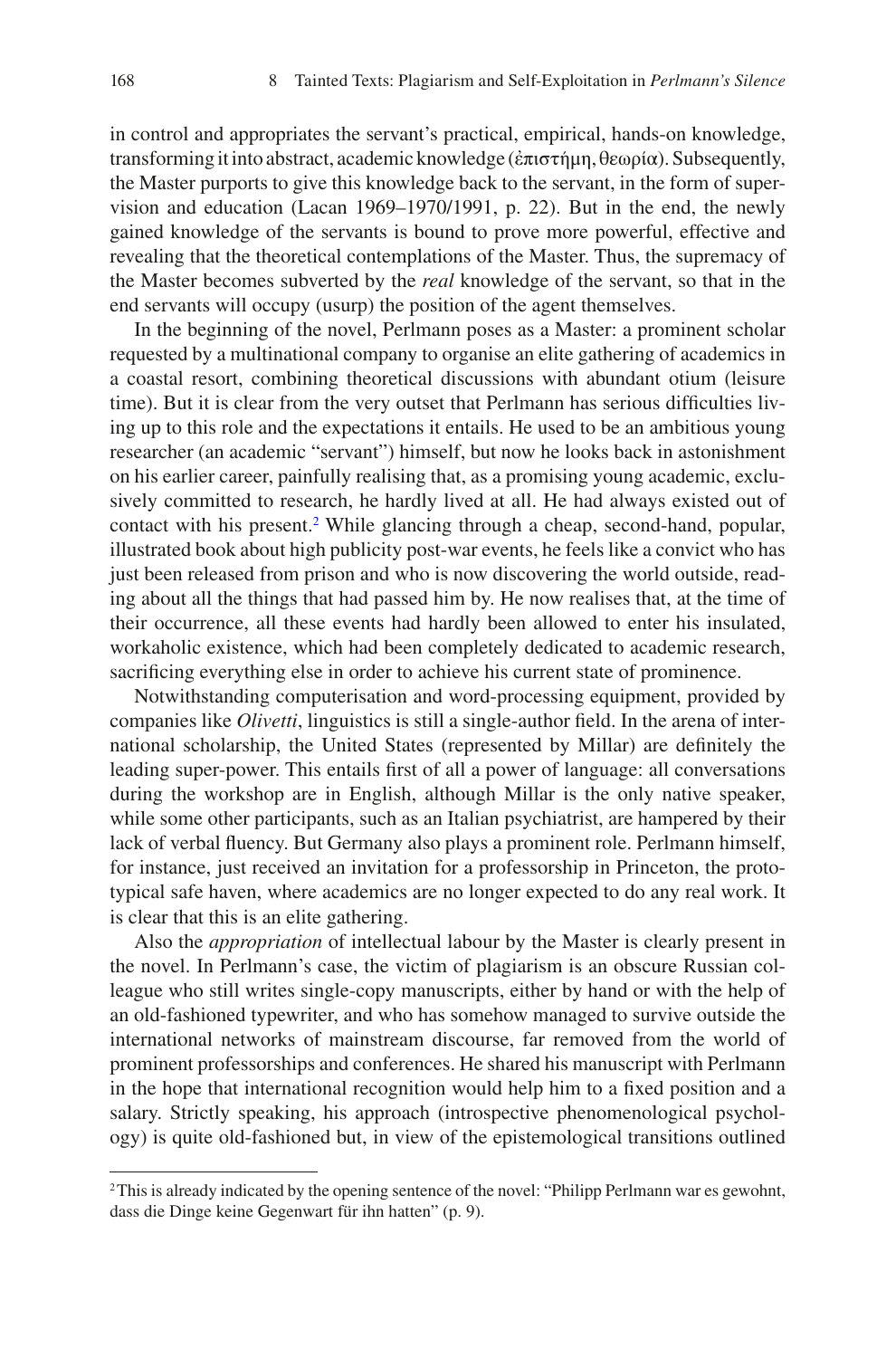above (i.e. the erosion of traditional methodological standards of mainstream academic performance), even introspective phenomenology can now be rehabilitated and presented as something potentially acceptable and innovative. So once again, plagiarism is a symptom of power relationships: a prominent scientist (a Master), no longer able to live up to international academic expectations, commits fraud at the expense of an outsider, someone who, in terms of power and prestige, can be regarded as insignificant (plagiarism without too many risks). Perlmann's invitation was a gesture of noblesse: an act of kindness on the part of an enlightened scholarly gentleman, and Leskov is the servant who has to atone for this act of kindness through hard labour, producing two manuscripts, which are subsequently appropriated by Perlmann-the-Master.

But precisely at that point, the stability of the situation (the distribution of roles) becomes subverted. Leskov is in fact the Master, while Perlmann (by acting as his translator and interpreter) is actually settling for the role of servant. Leskov articulates the truth, and Perlmann commits himself to author studies as it were, reading and commenting on the text of Leskov-the-Master. Perlmann *effaces* himself as author. Only the words and the ideas of Leskov-the-absent-Other are worthwhile, and his own texts are discarded as rubbish ("Schutt" in German). The crisis sets in when this absent voice (allegedly kept at a safe distance by Soviet bureaucracy) all of a sudden makes his appearance, confronting Perlmann with his impotence  $(-\varphi)$ , his loss of originality and productivity, but also as a tangible accusation, functioning as the embodiment of his scientific conscience or superego as it were.

#### **8.5 The Discourse of the Analyst: The Ethical Dimension**

As mentioned in Chap. [1](http://dx.doi.org/10.1007/978-3-319-65554-3_1), case histories, notably the five extended case histories published by Freud himself, are often compared to novels. Steven Marcus regards the case of Dora a literary "masterpiece" and a "great work of literature" (1985, p. 57). And Freud himself, after having pointed out that he was actually trained as a neurologist, almost makes apologies to his readers for the fact that his case histories read like novellas.<sup>[3](#page-4-0)</sup> But the reverse is also true in the sense that a novel such as *Perlmann's Silence* actually reads like a case history, involving a neurotic patient inhibited by an obsession with plagiarism, − comparable to the case of the plagiarist published by Kris (1951/1975) and commented by Lacan (discussed below). Rather than presenting his own views on the topic, moreover, the novelist gives the floor to the tormented subject (the protagonist: *\$*) himself, prompted to become more keenly aware of what is actually spurring him on, and to share with his readers the story of his inhibitions, anxieties and desires. The novel's key symptom (Perlmann's silence)

<span id="page-4-0"></span><sup>&</sup>lt;sup>3</sup>"Ich bin nicht immer Psychotherapeut gewesen, sondern bin bei Lokaldiagnosen und Elektroprognostik erzogen worden wie andere Neuropathologen, und es berührt mich selbst noch eigentümlich, daß die Krankengeschichten, die ich schreibe, wie Novellen zu lesen sind, und daß sie sozusagen des ernsten Gepräges der Wissenschaftlichkeit entbehren" (1895/1952, p. 227).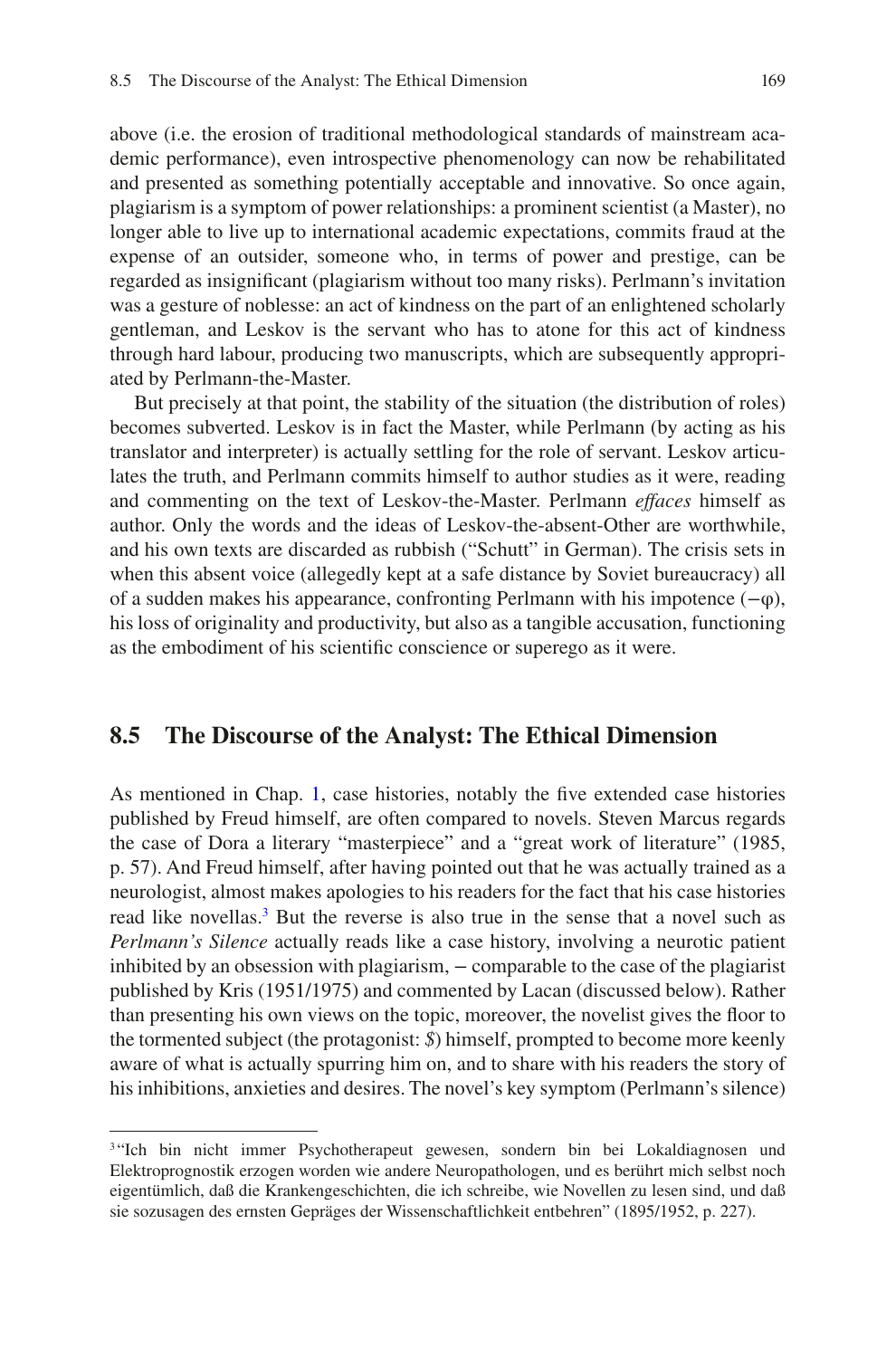results from a deeply felt aversion against the kind of texts he himself had been producing. And this inhibition can only be lifted through translating (that is: working-through) the textual materials produced by Leskov the absent Other.

The novel can be regarded as a stage, a battlefield of multiple voices and discourses, and Perlmann plays multiple roles. First of all, he is the magnanimous Master  $(S_1)$  who kindly invites Leskov (a plodding marginalised nobody) to attend the elite assembly. But subsequently, as we have seen, Perlmann shifts to the role of "servant"  $(S_2)$ , translating and explaining the commanding words of the Other (Leskov, now in the role of the authoritative voice: the Master who has discerned the truth). But Perlmann also plays the hysteric's role (*\$*), for instance when he experiences vehement waves of hatred against his colleagues, notably Millar: the most prominent and prestigious colleague in the group. But the hysteric's discourse especially flares up in Perlmann's hatred of texts, in his impulsive-aggressive efforts to destroy huge amounts of textual "litter", in his bouts of "*logo*-clasm", to which I will come back later. As a dramatic stage or battlefield of discourses, the novel as a whole concurs with the discourse of the analyst, allowing Perlmann and other subjects to take the floor in various positions  $(S_1, S_2, \hat{\theta})$ , in order to act-out and articulate their anxieties and desires vis-à-vis an impossible, inexorable object (*a*).

Perlmann commits plagiarism out of sheer despair. He suffers from burn-out, partly caused by the death of his wife, but the idea of straightforwardly confessing (before the assembly of elite colleagues) that he failed to prepare a proper manuscript simply because he could not think of something interesting to say, is out of the question. Frantically, he considers alternative solutions and the option of plagiarism only enforces itself upon him when all the other alternatives have evaporated. In other words, in Perlmann's case, plagiarism is not presented as a positive choice, but rather as the only remaining route to take (besides suicide, which is also seriously considered, although one could argue that, for a scholar, an *author* like Perlmann, plagiarism is actually a suicidal act). It is not a conscious and voluntary decision, but rather a process which unfolds more or less automatically, an act which commits *itself* as it were: a course of 'action' which deeply shocks and paralyses its perpetrator. And as soon as he (erroneously believes that he) has committed the dreadful act, a pervasive sense of guilt torments him. The terrible word "plagiarism", uttered by his highly sensitive conscience, becomes a chronic and relentless self-accusation. Again, it demonstrates the supremacy of the signifier (the word "plagiarism") over the signified (the plagiarism which he never committed, but which, under the sway of the signifier, becomes an *idée fixe* that dominates his psyche), − a relationship which in Lacanian algebra is referred to as (S/s).

From a third-person perspective, an intermediate, more acceptable solution – a moral compromise as it were – could have been considered, namely: co-authorship. Perlmann could have contacted Leskov to obtain his consent, could have presented their work as the collaborative effort of two academics working on similar themes. He could even have settled for the role of translator and interpreter, as part of his responsibilities as the workshop's chair and host. And indeed, at a certain point, Leskov, impressed by the way in which Perlmann verbally elucidates and defends his ideas, suggests that they should write something together. It would perhaps have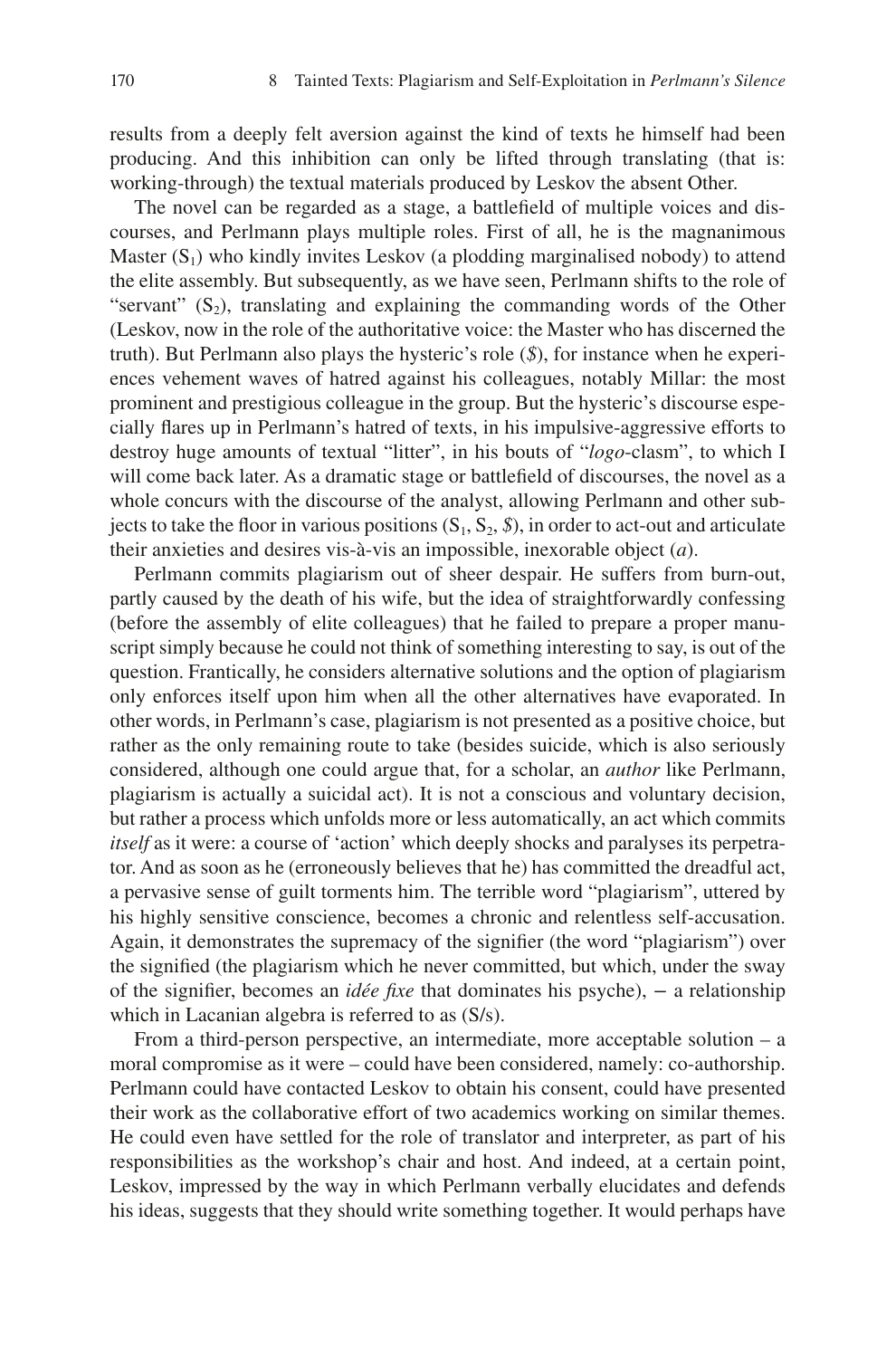been an insult to Perlmann's academic narcissism to accept a subordinate role in the ensuing partnership, but it would have offered an acceptable way out, in terms of research ethics.

But this solution presupposes that plagiarism is a moral infringement which is consciously committed and can be consciously evaded. The situation is more complicated than that. The very *concept* of plagiarism is thoroughly problematized in Mercier's novel, so that the guidelines, policies and best practices of established research ethics are challenged rather than supported by the dilemmas and experiences of the main protagonist. Moreover, plagiarism cannot be reduced to a purely individual dilemma (which could have been solved or averted). Rather, it is embedded in the long-term dynamics of the academic system as such.

#### **8.6 What Is Plagiarism?**

*Perlmann's Silence* not only *stages*, but at the same time *problematizes* the concept of plagiarism. The question "What is plagiarism?" is explicitly addressed, on various occasions, while concepts such as authorship and intellectual property are questioned in various ways. At a certain point, for instance, while reading through copies of his previous publications (with all their painfully accurate academic references), Perlmann finds it extremely difficult to believe that he, Perlmann, had actually authored all this.<sup>[4](#page-6-0)</sup> He now reads his own work as if written by another person and feels completely estranged from his oeuvre. How can he still be meaningfully credited for it? He no longer recognises it as his output, no longer values it at all. He is no longer able to read it "from within". In contrast, while reading Leskov's manuscript, he has the opposite experience. He realises with astonishment how he had these same thoughts, or at least parallel ones. Precisely these very ideas, articulated and typed down by Leskov, had gone through his own mind. He had not written them down the way Leskov had done, but he *could* have done so. He is struck by the astonishing proximity between their viewpoints, and Leskov himself likewise recognises in Perlmann a kindred spirit, the only one who really understands him. Someone who, at a certain point, even seems to understand him better than Leskov understood himself and who has really internalised his ideas and words. For that very reason, Leskov at a certain point suggests that they should start writing papers together, as co-authors. In other words, Leskov's text seems much closer to Perlmann's own authentic ideas than his formal academic output had ever been.

But for Perlmann, co-authorship is no longer an option, because it still would suggest that authorship and co-authorship are meaningful concepts, while in fact he has become completely allergic to terms such as "author", "original", "copy", and

<span id="page-6-0"></span><sup>4</sup> "Er war erstaunt über das, was er las. Maßlos erstaunt. Nicht nur darüber, was er einmal alles gewußt, gedacht, diskutiert hatte. Auch seine Sprache überraschte ihn, sein Stil, der ihm einmal gefiel und dann wieder gar nicht, und der ihm sonderbar fremd vorkam." (Mercier 1995/1997, p. 220).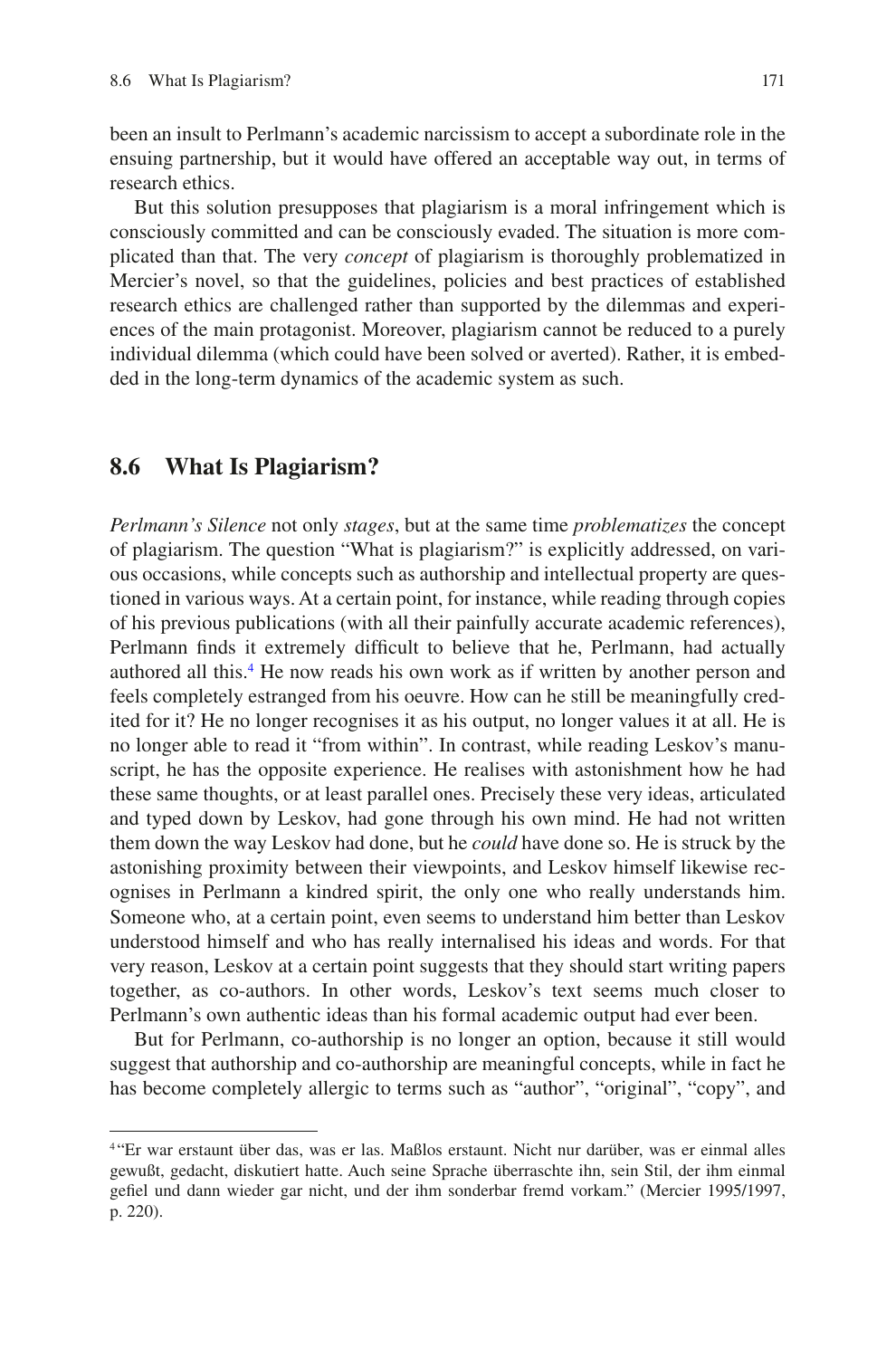the like. For Perlmann, all forms of academic discourse, all textual materials have become "garbage" and "trash"; − the German word *Schutt* ('trash') is used as a standard term to refer to written materials throughout the novel. Academic discourse is something to be thrown away, something to be disposed of as quickly and irreversibly as possible. Throughout the novel, Perlmann is destroying and desperately trying to get rid of huge amounts of texts. For him, academic literature has become textual *litter* in a literal sense<sup>[5](#page-7-0)</sup>: waste, trash, garbage, rubbish, kitsch, debris; − basically because, from now on, he sees all forms of academic discourse as infected and tainted by plagiarism.<sup>6</sup> His most important activity, in a novel which otherwise stresses his utter *lack* of activity, is the deliberate, systematic destruction of manuscripts, books, diskettes and other carriers of textual content, consistently referred to as a discursive "mess": as litter, filth, dirt, etc.<sup>[7](#page-7-2)</sup> That is the existential paradox in *Perlmann's Silence*. On the one hand, plagiarism is experienced as a catastrophic trauma which literally *cleaves* his personality, while at the same time discursivity, authorship, originality and everything connected with it have become completely meaningless to him. He commits plagiarism because he does not *want* to be an author anymore, because the very idea of academic authorship, of academic writing *nauseates* him (and this includes co-authorship).

Precisely where authorship and plagiarism are concerned, an important lesson can be learned from Lacanian psychoanalysis. Both in his *Écrits* and in his Seminars, Lacan discusses a case study of a plagiarist published by Ernst Kris (1951/1975) which parallels Perlmann's story in various ways. The case involves an academic patient whose career is seriously thwarted by an obsession with plagiarism (Lacan 1966, 393 ff.; Lacan 1966–1967, 119–120). An inexplicable compulsion to steal other peoples' ideas gives rise to a chronic inhibition: an inability to publish his research. At a certain point, when he has finally managed to finish a manuscript, he discovers a book in the library that allegedly already contains all his ideas. Kris asks for the book, reads it, ascertains that there is not much originality in it, and kindly informs the patient that his self-accusation proves unjustified. The plagiarism is "self-fabricated" as it were. Moreover, it turns out that a close colleague has repeatedly stolen and published the patient's ideas without acknowledgment, so that, when it comes to plagiarism, he is a victim rather than a perpetrator. According to Kris, what is troubling the patient is the conviction that only ideas conceived by others can be truly interesting. In response to this interpretation, the patient makes an awkward confession: his favourite dish happens to be fresh brains.

<span id="page-7-0"></span><sup>5</sup>The Joycean association between literature and *litter* is a crucial theme in Lacan's later seminars (1975–1976/2005; 1970–1971/2007, p. 113 ff.; cf. Zwart 2016a).

<span id="page-7-1"></span><sup>6</sup>When speaking about texts, Perlmann, the professor of linguistics, consistently uses phrases like "Bergen von Schutt" (mountains of trash), "einen dicken Stoß Kitsch" (a thick thrust of kitsch, p. 332), "Papierwust" (a mess of paper, p. 363); "Stoß Blätter" (a thrust of pages, p. 364), etc.

<span id="page-7-2"></span><sup>7</sup>The novel is reminiscent of the famous story about Thomas Aquinas, an extremely prolific medieval author who (towards the end of his life) experienced a spiritual revelation which so affected him that his opus magnum the *Summa Theologiae* was left unfinished. To his secretary (Brother Reginald) he confessed that he had come to regard everything which he had written as so much straw (Weisheipl 1975).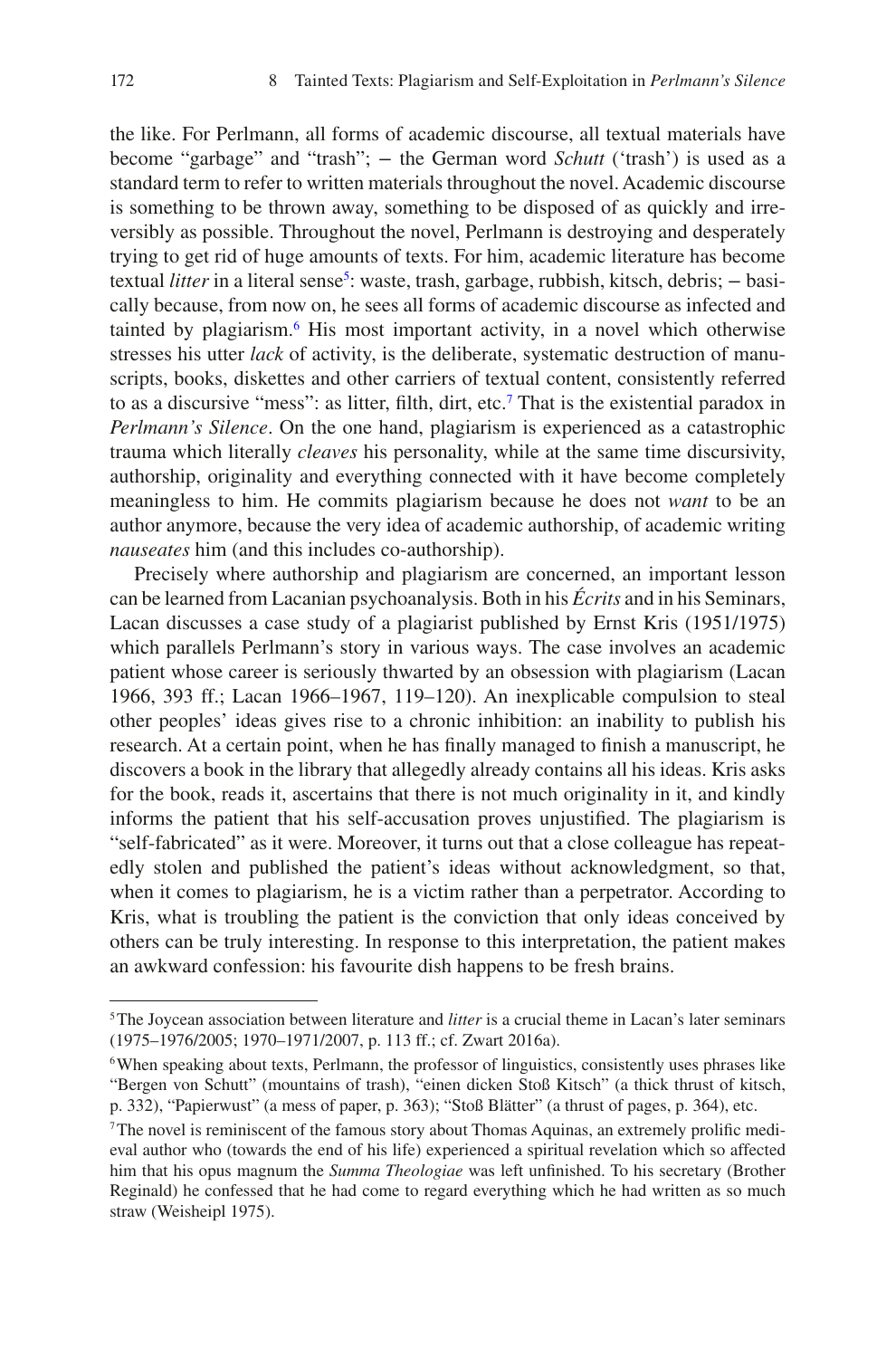In his comments on this clinical vignette, Lacan argues that the patient's culinary confession actually shows us that we should not too easily assure someone that there is no reason to feel guilty. In fact, according to Lacan, the question whether or not plagiarism has actually been committed is irrelevant. The guilt stems for the unconscious *desire* to copy others, fuelled by the paralysing conviction that only the thoughts of others are worth publishing. Only ideas taken from others have substance, and the patient discards his own ideas as worthless. This is also the meaning of the favourite menu: the desire (i.e. "brain-picking") is still there, but has found a new target (a psychic mechanism known as displacement): a regressed, oral form of *incorporation* of brain content has been adopted to act-out the secret wish.

Lacan considers plagiarism an impossible concept moreover. According to him, no such thing as intellectual property exists (cf. Borch-Jacobsen 1990, p. 14). We cannot "own" ideas, for they are always already there. We would not be able to think or write at all in the absence of a discourse already established, a stream of ideas and signifiers already thriving, and to which we can only marginally contribute. Originality is a cherished but untenable prejudice and the awareness of our dependence on established discourse entails a painful narcissistic offence. Not *I* speak, but *it* speaks ("ca parle"). We are born parasites, and originality is something marginal at best, occurring in the folds and margins of a λόγος that always already pervades and pre-structures our world (1958–1959/2013, p. 568). And Lacan himself produced texts in accordance with this conviction. As Borch-Jacobsen (1990) phrases it, he absorbed words and ideas continuously and his discourse bulges with allusive references, so that almost every sentence which flew from his mouth or pen contained one or more (usually hidden) quotes. Borch-Jacobsen calls him a "honest", "deliberate" plagiarist, someone who wilfully immersed himself in the discourse of multiple others, although in real life Lacan (as an author who experienced strong inhibitions when it came to publishing his writings) tended to be quite sensitive whenever he felt plagiarised by others, for instance by Ricoeur or Derrida (or some of their followers).

Lacan confesses to feeling quite uneasy about citations (1969–1970/1991, p. 40). Through citations we seek support in the words of a credible other for ideas and arguments that would be too fragile to be put forward without it. Citations indicate that we participate in a pre-structured discourse that is already there. We use it to legitimise our ideas, so that they may enter academic discursivity. And if, in a quote attributed to author X, the author name is replaced by author name Y (if one would attribute a certain quotation to Ricoeur or Derrida, for instance, rather than to Lacan), this would definitely affect the meaning of the phrase. In other words, citations may have various functions besides acknowledgement of intellectual property, which remains a questionable concept in the end.

Derrida reasons along similar lines, by the way, for instance when he argues that the dynamics of "intellectual theft" and parasitism is deeply embedded in language as such (Riley 1997), while both Lacan and Derrida not only build on linguistic theories (developed by De Saussure, Jakobson and others) concerning the anonymity and chronic dependence of speaking subjects on language, but also on Heidegger who relentlessly emphasises the thraldom and subjugation of humans vis-à-vis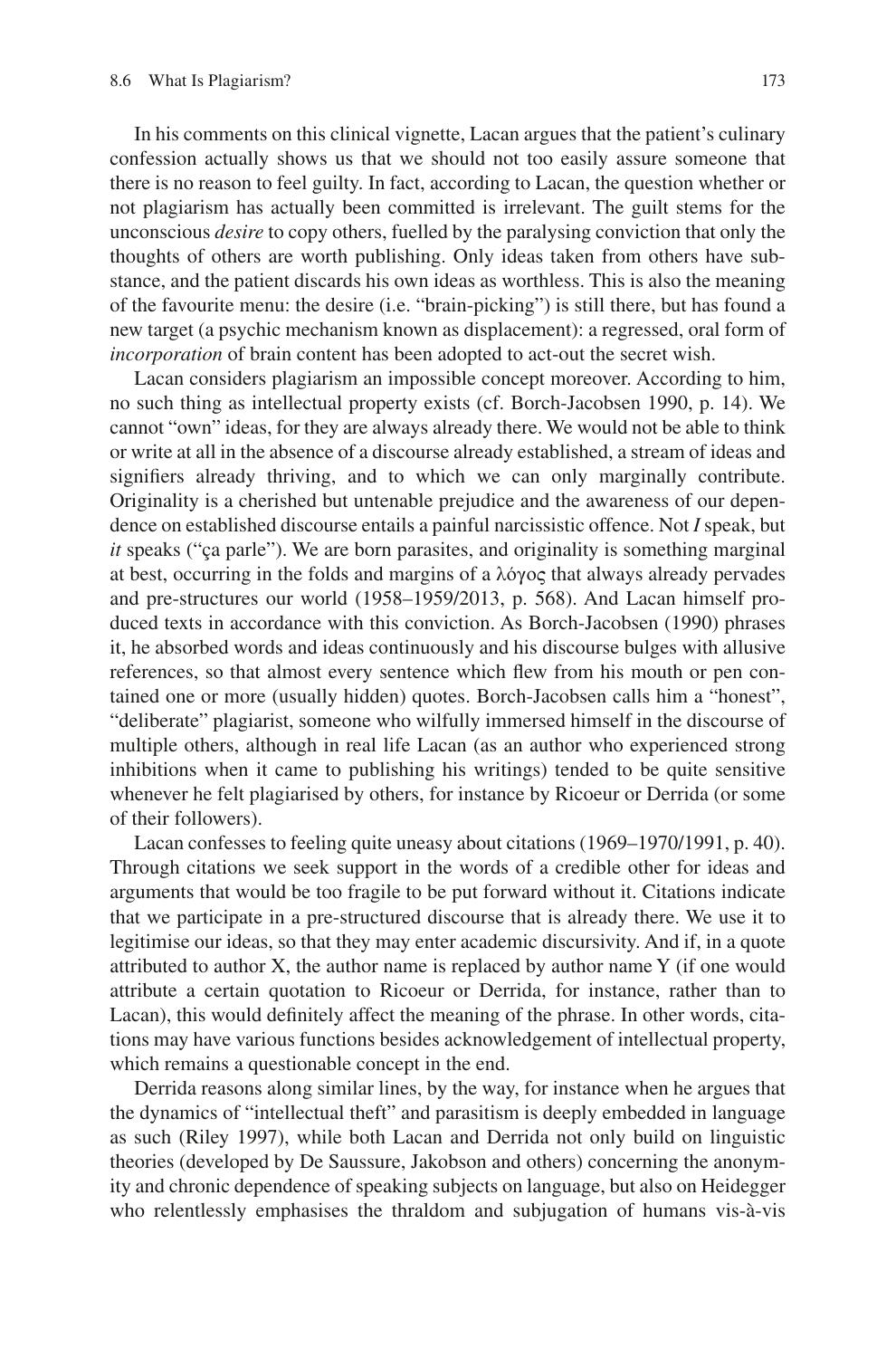language; − as indicated by one of his most famous phrase, put forward on several occasions: *Die Sprache spricht* ("language speaks").

Lacan's downplaying of intellectual property may sound radical but, similar to *Perlmann's Silence*, he does challenge us to explicitly consider a concept which is too easily taken for granted in mainstream integrity discourse (which increasingly revolves around a neoliberal framing of the scientist as a textual entrepreneur, scoring citations on the discursive stock market of citation indexes, known as academic publishing).

Lacan challenges us to question the P of FFP. In dialectical terms, we initially start from an understanding of intellectual property and plagiarism which seems self-evident  $(M_1)$ . If I am the first person to publish about something (a concept, a formula, an equation, a discovery, a syndrome, a technical innovation, a personality test, etc.), I may rightfully claim it to be 'mine', so that others should at least cite me as the owner. But further reflection will convince us that we always stand on the shoulders of others, and that every novelty presupposes terms, approaches, techniques, etc., developed by others, so that it seems artificial to consider my contribution as something which belongs exclusively to me, as my 'property' even. In other words, the initial concept of intellectual property is challenged or even negated when the original concept is exposed to actual research practices, as fleshed out in science novels for instance  $(M_2)$ . This is an important experience, for it reveals that mainstream understandings of intellectual property actually build on questionable (neoliberal) framings of scientific productivity, staging scientists as a textual entrepreneurs, scoring citations on the discursive stock market of citation indexes, which allegedly has become the basic objective of academic publishing (which, according to this neoliberal logic, is neither about making discoveries not about working for the benefit of humankind, but about harvesting citations and boosting one's h-score). The various instances of plagiarism presented in novels (as literary case histories) expose this symptomatic misunderstanding and the subsequent subversion of neoliberal interpretations of intellectual property in misconduct novels forces us to critically reconsider the original concept and to actively *work through* the experiences which these novels describe. I will come back to this discussion in the final section, and also in Chap. [10](http://dx.doi.org/10.1007/978-3-319-65554-3_10).

# **8.7 Writing as Self-Constitution and as Self-Exploitation (Between** *Splitting* **and** *Conflation***)**

Perlmann has lost contact with his field and experiences a discursive vacuum, a paralysing deficiency or lack, an experience of "splitting" (p. 170; in Lacanian algebra: *\$*). The challenge facing him is to restore his integrity (which literally means: wholeness) or, to use the Foucauldian phrase: to reconstitute himself as a moral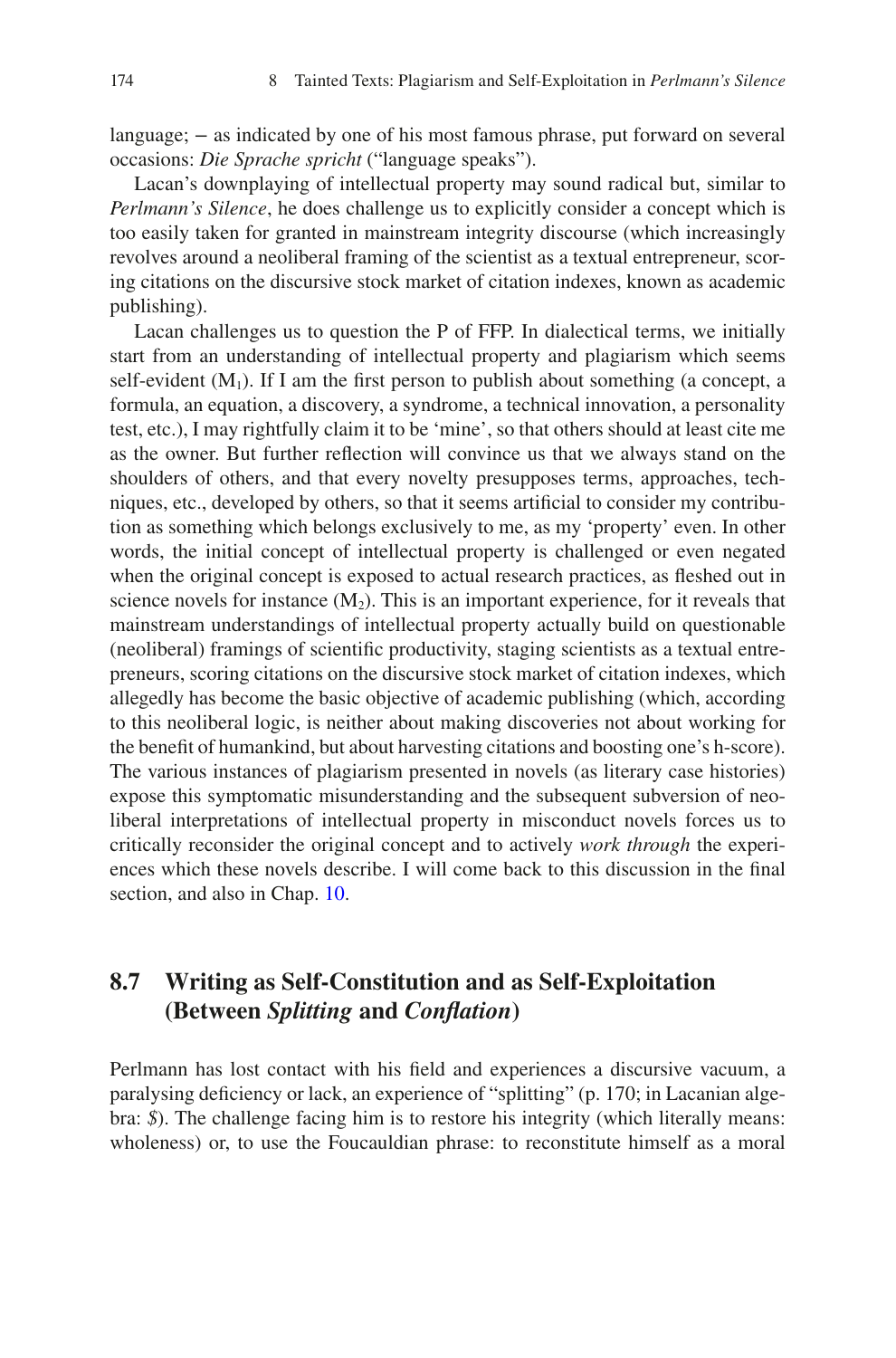subject. But the optimal route to achieve this, namely via academic writing *as a practice of the Self*, is no longer accessible. Perlmann is an extremely conscientious and sensitive person, morally speaking, and plagiarism is an internal, introspective, existential affair. No accusation is raised against him and although he is tormented by the prospect that his misdemeanour may be discovered, this evolves into a neurotic projection, a private obsession. Like in the case of Kris's patient, the paralysing experience of guilt is directed towards his illicit *intentions*. His basic activity in the novel, besides systematic text destruction, is excessive and relentless selfcritique, a vehement rejection of his own published works and views, culminating in an "orgy of self-criticism" (p. 91) during one of the sessions: an at best cathartic, but actually quite destructive (rather than reconstructive) practice of the Self.

As a humanities professor, writing had been Perlmann's sole vocation, but now he experiences chronic ambivalence, or worse. At a certain point, Leskov explains how, as a political prisoner in Soviet Russia, writing became a practice of the Self for him, allowing him to restore his integrity. For Perlmann, however, discursivity *as such* now means imprisonment. Academic discourse (the necessity to publish) equals lack of freedom. He realises that, throughout the years, his academic career has insulated him; that he never really developed a rapport with the present; that he had been keeping reality at bay. Locked-in in his academic existence (and in his expensive Italian hotel), he realises that he has become anhedonic: insensitive to the pleasures of life[.8](#page-10-0)

He could perhaps have re-constituted himself by developing a different style of writing: less academic, but it seems too late for that now. Discourse as such has become "trash", as we have seen. There are some noticeable exceptions: examples of more positive relationships with texts, but these examples consistently concern *texts written by others*. His work on the translation, for instance, seems like a craft, because it involves hardly any creative input from his side.<sup>[9](#page-10-1)</sup> For a "man without views", to become an interpreter seems the ideal profession (p. 163), or even therapy. Another exception is his painfully dedicated effort to restore Leskov's second single-copy manuscript, which he initially tried to destroy (by throwing it out of a rental car on a highway, fearing that it would reveal the plagiarism which he did not really commit). When he discovers that the act of plagiarism has been thwarted (due to sloppiness and misunderstandings on the part of personnel from the hotel), and realising that Leskov's career prospects depend on it, he tries to atone for his mistake by retrieving the document (collecting as many pages as he can find in the grass and shrubbery alongside the highway, drenched, muddy and incomplete) and carefully restoring it, as if it were "a highly valuable archaeological find" (p. 473). This activity not only allows him to partially restore the text, but also to temporarily regain some sense of integrity, subduing his paralysing sense of "cleavage" or

<span id="page-10-0"></span><sup>&</sup>lt;sup>8</sup>Perlmann is a contemporary version of Faust in his study, realising that, now that he has finally become an acknowledged authority, the unworldliness and lack of relevance of his activities are more obvious than ever.

<span id="page-10-1"></span><sup>9</sup>Note that Perlmann's careful translation of Leskov's text plays a similar role in Mercier's novel as the "slow deciphering" (p. 331) of the Aldous file in *Solar.*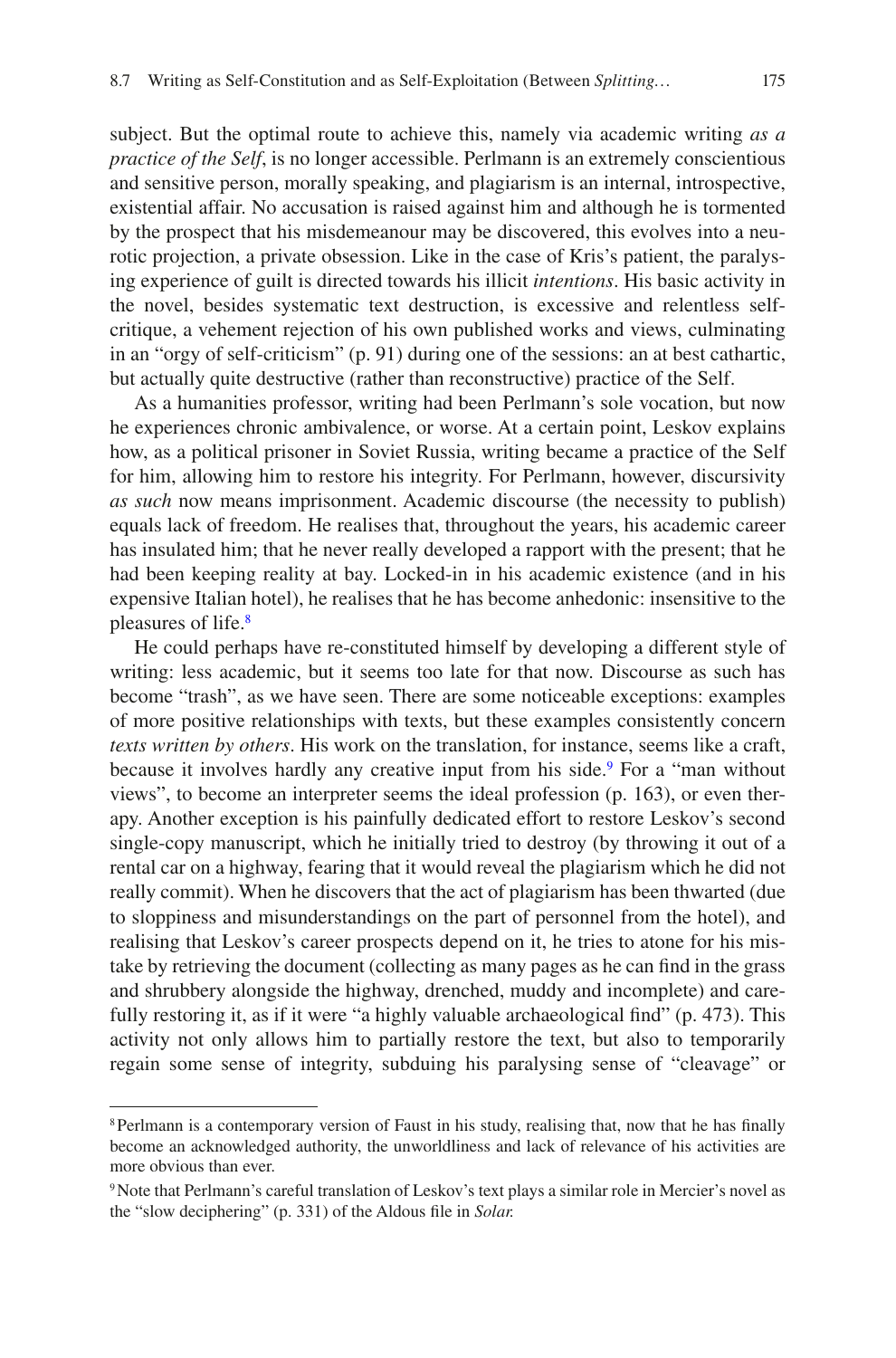"splitting" (p. 170). Translating and restoring texts written *by others* works as a form of therapy or healing.

Life in academia entails an ascetic life-style, an ethos of self–renunciation. In order to succeed, Perlmann had to relinquish life, living only for his work, at the expense of everything else. He never experienced any special talent for languages and had achieved everything through hard work, desperately trying to ban the prospect of failure by investing in a future competence. But now that this state of competence and prominence is finally reached, he feels like a prisoner, hopelessly unable to enter and interact with the real world. Now that, due to his status, he should have felt invulnerable, he experiences a paralysing inner "splitting" (*Spaltung*), which disables him to regain a sense of integrity.

Besides translating Leskov's Russian manuscript as a kind of practical therapy, Perlmann is fascinated by its thematic content. This manuscript, written in prison, actually addresses the very symptoms and concerns that are now tormenting Perlmann. Leskov's basic theorem is that the active process of producing a convincing and coherent autobiography is basically a form of "integrity work" (p. 170). It is through the creative appropriation of one's past that the paralysing sense of fission or *splitting* (*Spaltung* in German), which Leskov *had* been experiencing, and which Perlmann currently *is* experiencing (p. 66, p. 112, p. 170), can be overcome, so that the subject's integrity can be sutured. Only an active, therapeutic process of verbalisation of one's own reminiscences may avert psychic disintegration. This theorem captures quite convincingly the existential crisis Perlmann is experiencing: the feeling that his personality is about to "cleave" (p. 179); that he is about to "split" himself.<sup>[10](#page-11-0)</sup>

The German word *Spaltung* ('splitting') is not coincidentally a psychoanalytic, Freudian-Lacanian term (Lacan 1966, p. 842). The term *Ichspaltung* ('splitting of the ego') was briefly introduced by Sigmund Freud in one of his final unpublished, fragmentary notes (1938/1941, p. 60). Jacques Lacan even considers the term *Ichspaltung* Freud's "final word" (Lacan 1958–1959/2013, p. 544) and forges it into a key concept in his own oeuvre. As Lacan points out (1960–1961/2001, p. 81), the word splitting or *Spaltung* (διεσχίσθημεν) makes its appearance in Aristophanes' famous parable in Plato's *Symposium*, about how human integrity was once deliberately demolished by Zeus, namely by splitting or slicing early humans in two, so that we (their descendants) are still frantically searching for our lost "other half": the lost part of what we once were (Plato 1925/1996, 189E–191C). Plagiarism proves a toxic strategy, for it obfuscates rather than solves the ultimate human problem, the basic experience of *Spaltung*. For Perlmann, the experience of cleavage notably refers to the disruptive loss of the connection with his former (prolific) self.

Perlmann alternates between two mutually exclusive positions: he at the same time *is* and he *is not* a plagiarist. He did not really commit plagiarism, but he intended to do so. Instead of *being* a plagiarist, he *thinks* he is. He already produced the insights which Leskov painstakingly describes, and yet he has to translate and

<span id="page-11-0"></span><sup>10</sup> "Es beschlich ihm das unheimliche Gefühl, daß er dabei war, sich von sich selbst abzuspalten" (p. 112).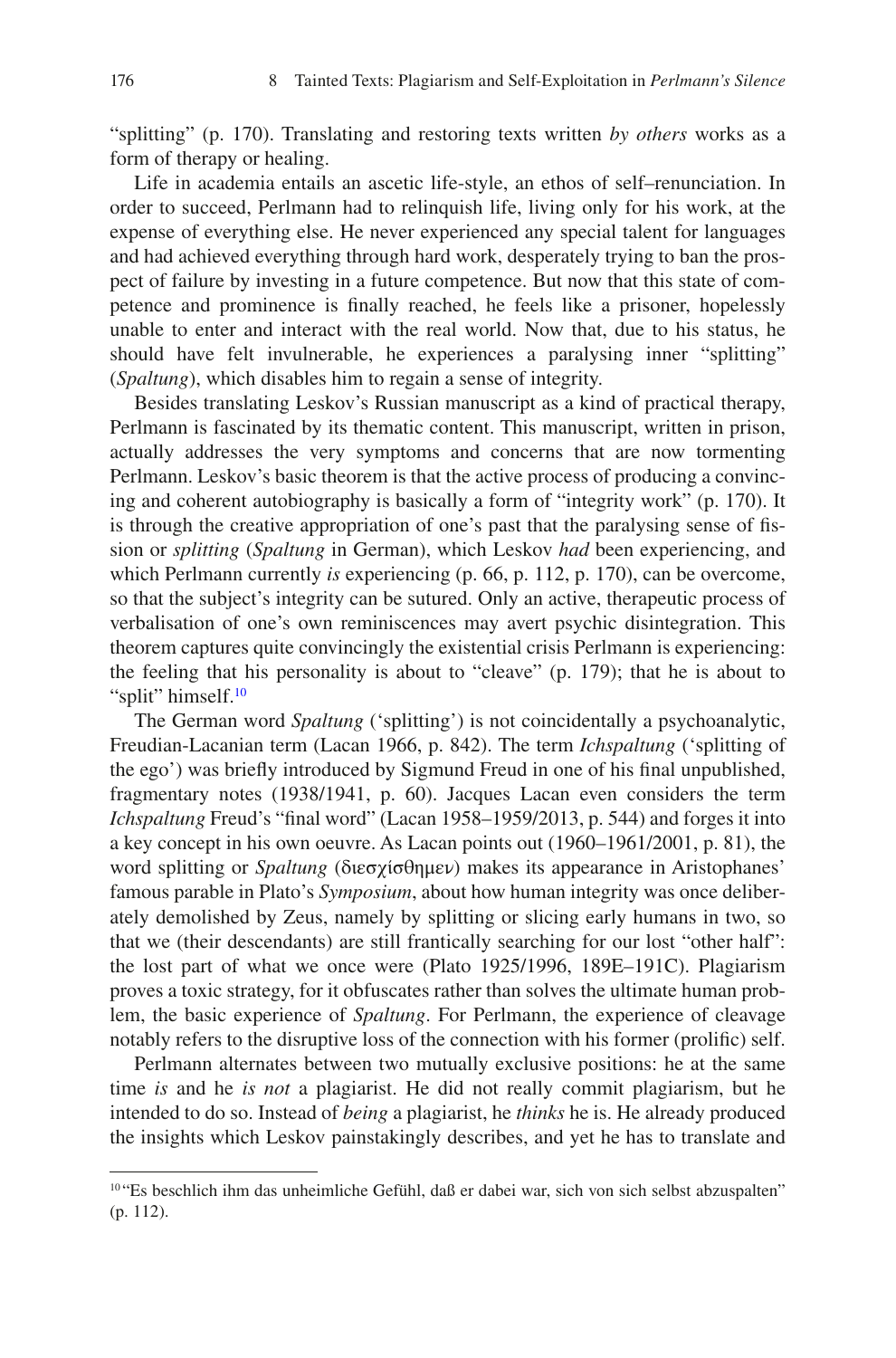appropriate them. Likewise, he both *is* and he *is not* the author of his previous publications, he both *is* and he *is not* identical with his former prolific Self, from whom he has become so radically estranged. This basic uncertainty, this discontinuity, this radical eccentricity, this inability of the subject to coincide with his own position, his own Self, is (according to Lacan) the experience of *Spaltung* par excellence (Lacan 1969–1970/1991, p. 119).

Via plagiarism, Perlmann desperately (but unsuccessfully) tries to overcome the paralysing sense of splitting (*Spaltung*); he tries to *conflate* his present position (of unproductive prominence) with his lost half, his lost former Self (as a prolific author). But committing plagiarism means falling into a moral trap. After the act, the very term, − indeed: the dreadful "signifier" *Plagiarism* –, begins to haunt him, to torment him, to persecute him: literally *cleaving* him. He both *is* and he *is not* a plagiarist, as we have seen, occupying two apparently incompatible discursive positions at the same time. And this acute experience of cleavage reveals a more fundamental inner *Spaltung*: a dramatic process of psychic cleaving<sup>11</sup> which already began long ago: the estrangement from his own authorship, from his being-anauthor, from his own oeuvre; a form of paralysis which perhaps *could* have been overcome (but which he *fails* to overcome) through developing a new writing practice (as a self-edifying academic practice of the Self). But the traumatic experience of being *and* not being a plagiarist (both at the same time), definitely taints and ruins his authorship, not merely as a profession, but as a meaningful way of being-in-theworld. From now on, all instances of academic discourse are tainted, are turned into kitsch or trash.

Perlmann's plagiarism is not a calculated act of egoism, but a desperate effort to conceal the loss of his vocation, of his *voice* as an author (the experience that he has nothing to say). Although various possible causes are discussed in the novel (from failure anxiety up to mourning), the basic causal factor seems sheer exhaustion. For decades, he exhausted his intellectual resources. As a plagiarist he exploited a Russian colleague, but the real and ultimate damage is done to himself, via relentlessly and chronic self-exploitation, in order to live up to the expectations of the academic system. Now that he should have reached his "plateau" (Bateson 1973, p. 85), he experiences hollowness and emptiness: the once productive other half seems forever lost, annihilated through self-exploitation. In his frantic efforts to succeed, or at least not to fail, Perlmann has burnt himself out, has emptied himself; and this relentless self-exhaustion now fires back at him in the form of discursive nausea.

<span id="page-12-0"></span><sup>11</sup> "Er hatte vergessen, wann genau es angefangen hatte… Der Beginn lag in einer Zeit als er, von außen betrachtet, auf der Höhe seiner Produktivität war" (Mercier 1995/1997, p. 18).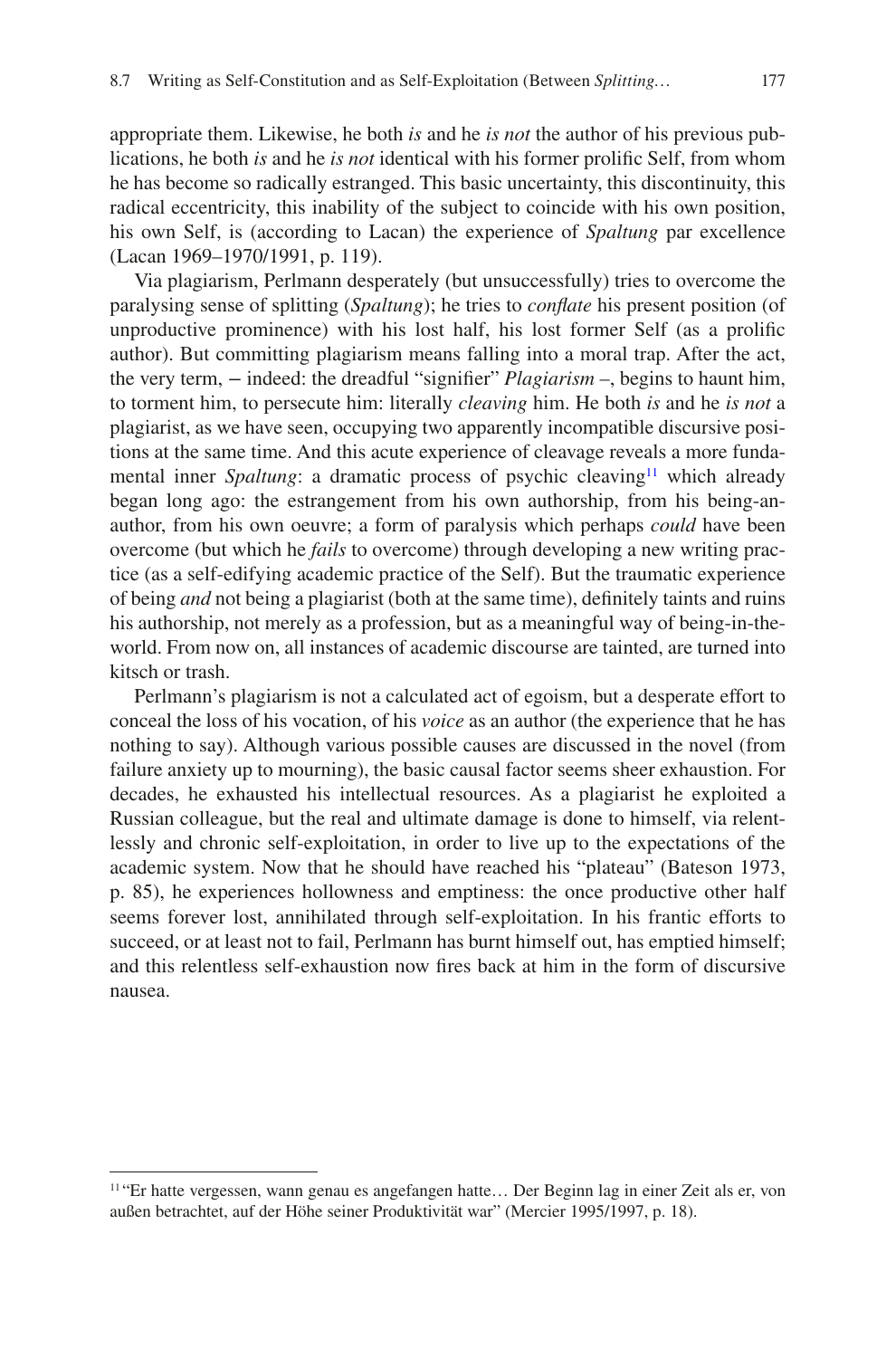# **8.8 The Four Discourses**

On the basis of these interpretations, we can now clarify the basic dynamics of the novel with the help of Lacan's theorem of the four discourses, introduced in Chap. [2.](http://dx.doi.org/10.1007/978-3-319-65554-3_2) Lacan distinguished four positions, as we have seen. The upper-left position (above the bar) is occupied by the speaking *agent*, while the *recipient* of the message (the Other) is situated in the upper-right position. Beneath the bar, we find the (disavowed) truth on the left side and the (unintended) by-product of the discourse on the right:

| Agent              | Other (recipient) |           |
|--------------------|-------------------|-----------|
| (suppressed) Truth | By-product        | $\forall$ |

In these four positions, four key symbols can be inserted  $(S_1, S_2, \text{\$ and\$a})$ , referring either to the subject pole, – namely the Master  $(S_1)$ , the Servant  $(S_2)$  or the tormented subject  $(\mathcal{S})$  – or to the object pole of the knowledge relationship (the intractable, inexorable, alluring object of desire, of our will to know: the object *a*). These four basic symbols may be inserted as "variables" into these four positions, resulting in a rotating, revolving, quadruped scheme.

In the case of the Master's discourse, this procedure results in the following scheme:

$$
\begin{array}{c|c}\nS_1 & S_2 \\
\hline\n\text{S} & a\n\end{array}
$$

This mode of discourse places Perlmann in the role of prominent authority of international renown  $(S_1$  as agent) who organises a prestigious workshop, putting his signature under the invitation, thereby setting the assembled academics  $(S_2)$  to work. In order to play this role, however, the anxieties and doubts which are actually tormenting him must be disavowed and repressed (*\$* must be pushed beneath the bar). Yet, from the very outset, Perlmann's role as Master is frustrated precisely by his inability to do this. His functionality as Master is hampered by a disruptive truth: his discursive impotence, the disconcerting awareness that he can no longer think of anything worthwhile to write or say. His team of colleagues is eagerly waiting for words, for ground-breaking insights, but Perlmann dramatically fails to produce them.

As a consequence, he desperately starts to look for words and insights somewhere else, and the scheme begins to revolve, to shift. Brain-picking basically means that the "brain" of the other (i.e. the site where, allegedly, these absent truths, these valuable insights can still be found) has become the plagiarist's object of desire: the object *a*. Thus, an inevitable turn unfolds. For Perlmann, Leskov now becomes the Master  $(S_1)$ , someone who apparently managed to overcome his obstacles and doubts (*\$*), and Perlmann de facto becomes his Servant (S<sub>2</sub>), the *recipient*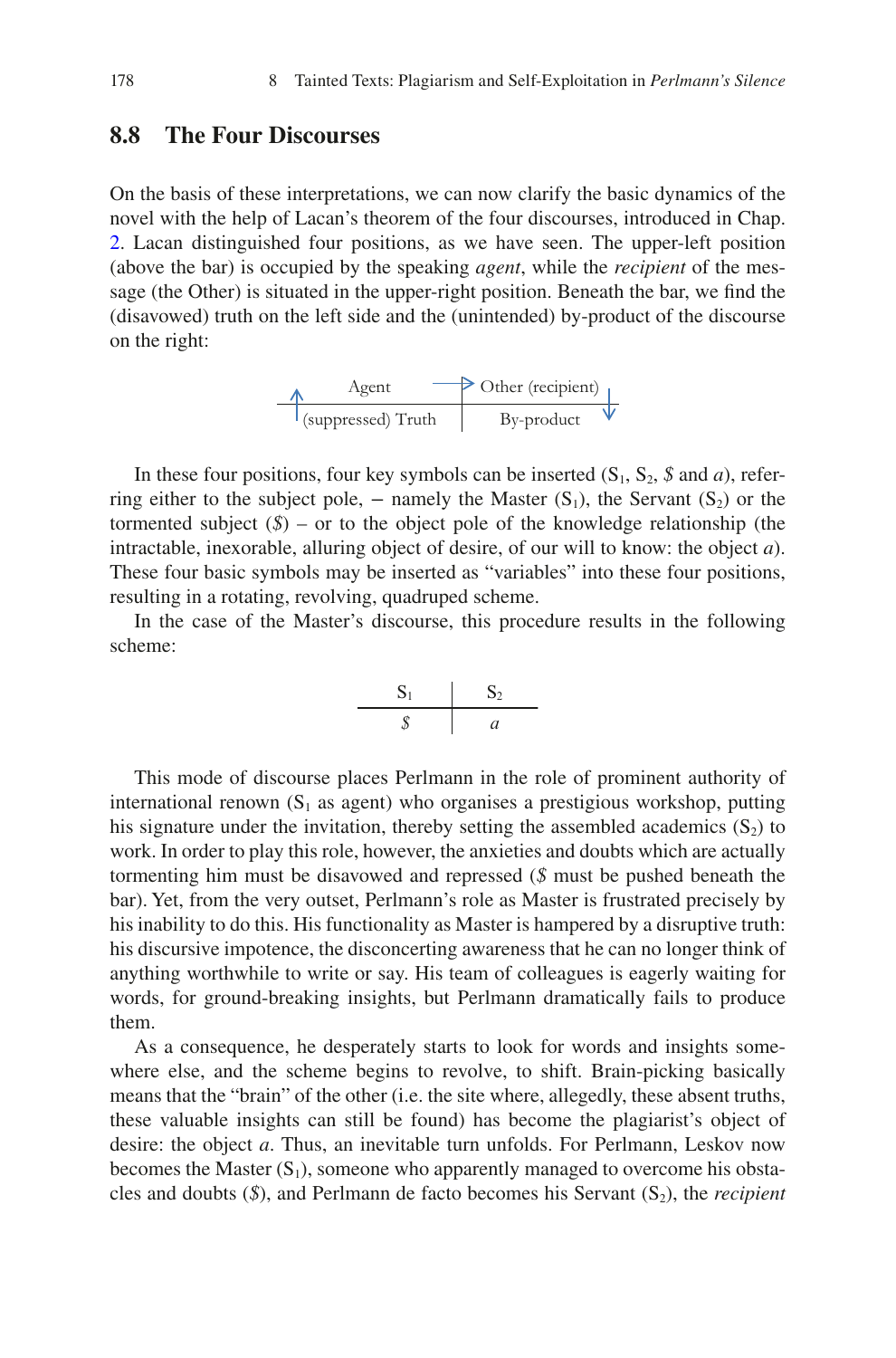(literally) of Leskov's unique manuscripts (one copy only), containing the genuine core ideas which Perlmann was unable to articulate himself (*a*).

This type of discourse is challenged, however, by university discourse, representing normal, established science, voiced by academics such as Millar. Genealogically speaking, such experts are the former academic servants who have emancipated themselves. They no longer rely on authoritative voices  $(S_1, now$  pushed back into the lower-left position). Rather, they build on their own acquired expertise  $(S_2$  as agent), reaping the fruits of their academic labour, and apparently being in control of the situation. This type of discourse, however, becomes untenable as soon as the target (the object of attention: *a*) begins to fail the scientific expert, for instance because the linguistic phenomena under study prove too challenging and intractable to capture, so that the expert's tools and concepts are unable to grasp them and come to terms with them. Gradually, such experts become aware of the futility of their efforts, and this gives rise to discontent and doubt, or even to symptoms such as exhaustion, burn-out and depression, as unintended by-products of research (*\$* in the lower-right position):



Thus, Lacan's schemes provide the core structure of the narrative in short-hand. Whereas colleagues such as Millar seem perfectly able to uphold the structure of university discourse, in the case of Perlmann this discursive mode becomes increasingly untenable. Eventually, it dramatically collapses, so that university discourse gives way to the discourse of the hysteric. Now, the tormented subject (*\$*) takes the floor, assuming the position of the *agent*, fulminating (albeit in silence) against Millar and the other spokespersons of university discourse, but eventually railing against discursivity *as such*: literally destroying huge amounts of texts as litter, railing against the forbidding supremacy and authority of  $\lambda \acute{o}y$  as such (S<sub>1</sub>), against the imperative to continue to produce more text. Only the ideas put forward by Leskov have value because he is an author who works in the folds and margins of established discourse and can impossibly be identified with the establishment. When Perlmann produces these same ideas himself, he discards them as un-academic and trivial, but when Leskov puts these same ideas on paper, Perlmann is able to recognise the value and validity of this disavowed truth. Thus, the ideas (the "brain") of the Other become the object (*a*), something which Perlmann seems almost *forced* to pick, although technically speaking he perhaps could have produced (or co-produced) these ideas himself. By translating Leskov's text, a new type of discourse is produced, a new subgenre within the field of linguistics, as an unintended by-product; perhaps even the beginning of a new paradigm  $(S_2$  in the lowerright position).

$$
\begin{array}{c|c}\n\mathcal{S} & S_1 \\
\hline\na & S_2\n\end{array}
$$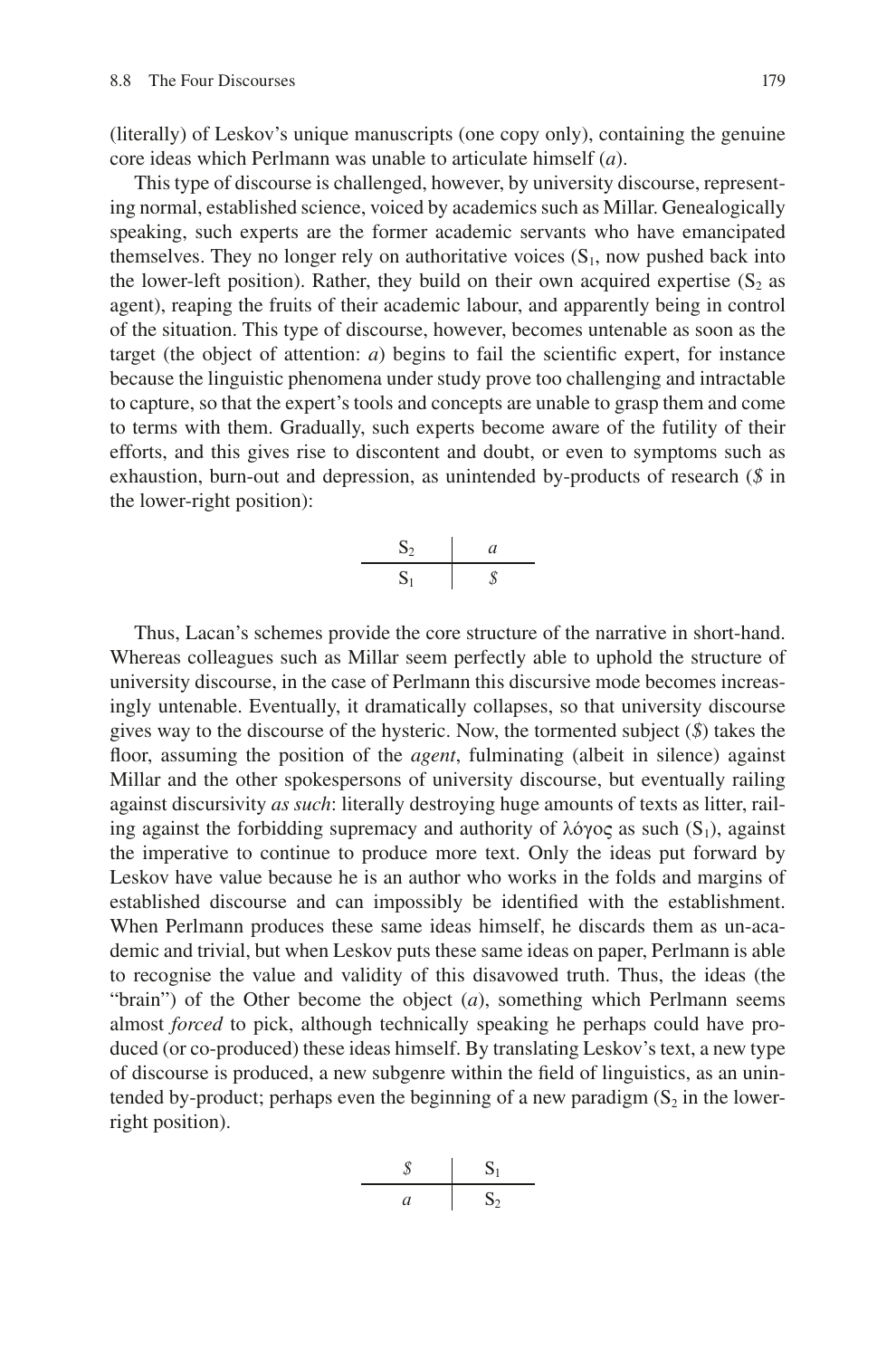But the hysterical mode of discourse proves a deadlock as well; and eventually is bound to give way to a final shift. The scheme takes a final quarter turn into the discourse of the analyst, which basically poses a question to Perlmann as a tormented subject: What is it that you desire? Why is it that you find the words and the insights of Leskov (the absent Other) so valuable? What makes this object *a* (i.e. Leskov's intellectual property, the products of his "brain") so threatening, but also so alluring, that Perlmann puts his reputation and his career at risk to either appropriate them or to eliminate them (or both)? And why is Perlmann unable to produce these ideas himself, discarding his own notes (which actually move very much in the same direction) as kitsch, while regarded Leskov's ideas as truth? It becomes clear that the ideas of the other (*a*) function as an active agent (in the upper-left position), addressing and provoking Perlmann as tormented subject (*\$* in the upper-right position), and almost *forcing* him into plagiarism:

| $a$   | $\$$  |
|-------|-------|
| $S_2$ | $S_1$ |

The object *a* (the brain-picked property of the other) proves a toxic lure, however. Instead of saving his career, this desire  $(\oint \phi a)$  actually ruins his academic existence.

The position of  $S_2$  in the lower-left position (below the bar) implies that to *understand* Perlmann (to really *listen* to him), our accepted ideas and convictions concerning plagiarism must be suspended. In order for the discourse of the analyst to work, we must become aware that we *do not really know* what authorship (what originality, what plagiarism, what integrity) really *is*. Rather, the novel stages a collision between multiple possible views, with the analyst-novelist assuming the role of a rhetorician in the Lacanian sense: an expert in the dynamics and modes of discourse (Lundberg 2012; Lacan 1977–1978, p. 4).

As a concept, "plagiarism" is still there, and the signifier "plagiarism" (uppercase *S*) is powerful and functioning, and determining Perlmann's ideas about his works (the signified, lower-case *s*), in accordance with the (S/s) formula mentioned above. Indeed, for Perlmann, as soon as he (thinks he) has committed the act, the dreadful signifier "plagiarism" haunts him, as if uttered by the silent voice of a merciless superego. But the meaning, the signifier (lower-case *s*) associated with this signifier (*S*) may shift, may become displaced. Indeed, the novel forces us to acknowledge that we do not really know what the dreadful signifier "plagiarism" stands for. And it is only on the basis of this admission that we can hope to develop a workable normativity, an ethos of academic authorship which allows individuals to address emerging integrity challenges:  $S_1$  in the lower-right position, as byproduct of the current crisis.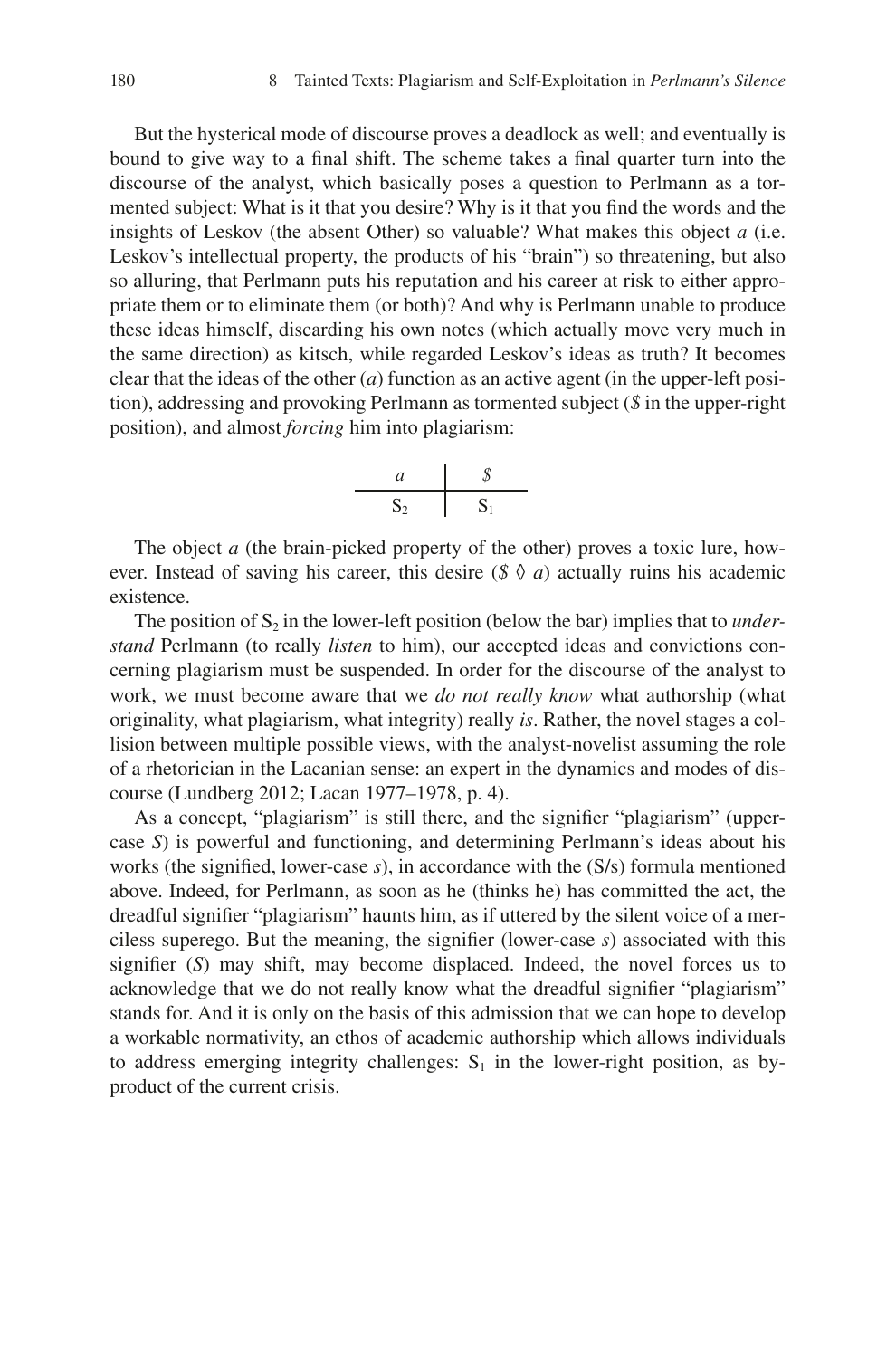# **8.9 Conclusion: What Is Plagiarism?**

Authors evidently build on and respond to previous authors. As was already indicated above, we all dwell in a profoundly literate and discursive ambiance, so that all our writing is replete with influences, fragments, allusions, appropriations and borrowings (consciously as well as unconsciously) and profoundly dependent upon a world of collectively shared languages (Larochelle 1999, Sadler 2012). We *work* with and on ideas, but cannot meaningfully claim to *own* them. Indeed, given the chronic dependence of humans in general and of academic authors in particular upon discursivity, which is always already there, the concept of intellectual property seems difficult to uphold. We are continuously paraphrasing, repeating, glossing, recombining or parodying the words of others. Research, I would therefore argue, is not about intellectual property, but about intellectual *labour* (Zwart 1999). Or to put it in psychoanalytic terms: academic discursivity is about *Durcharbeiten*: about "working through", a precarious process which unfolds between input and output. Citations and references acknowledge labour (effort) rather than property, for we do not really *own* our concepts, but we do work on them and contribute to them.

In *Perlmann's Silence*, it is precisely this process of working-through that becomes disrupted. The suffering (or even crisis) results from the "death" (the obliteration) of *the former self as author*. Due to a basic experience of rupture (splitting, *Spaltung*), a prominent academic has lost contact with his former prolific self and is therefore no longer able to appropriate and build on his own intellectual labour of the past (a life of effort, resulting in erudition). The prestige is still there, but he has lost his former ability to work-through. He no longer takes to writing as a practice of the Self, an activity which would have enabled him to suture the paralysing deficiency (−φ). And precisely *because* he can no longer connect with his former Self, he resorts to a parasitical relationship with Leskov as a compensatory Other. His perpetration builds on the conviction that only the unpublished ideas of the (absent) Other are worthwhile to look into and propagate. Indeed, it is only as a translator and curator of Leskov's manuscripts that Perlmann is able to work. The absent Other (Leskov, marooned in Russia) functions as a replacement of an obliterated former Self. Plagiarism is literally brain-picking and the "brain" of the prolific other (Leskov) has become the perpetrator's object *a* as we have seen: an enigmatic entity which is both life-saving and devastating, both alluring and toxic, both familiar and foreign[.12](#page-16-0) While intellectual labour (working-through as a practice of the Self) would have resulted in self-edification and self-repair, this option is no longer available to him. Due to the experience of splitting, the subject becomes "kenotic" (empty), falling victim to discursive erosion. Only the appropriation of the ideas of the other can stem this entropic disruptive process and compensate the loss.

<span id="page-16-0"></span><sup>&</sup>lt;sup>12</sup>Cf. Lacan (1966–1967, p. 119) who argues, in his commentary on the plagiarising patient, that the brain of the other (the target of brain picking, but also the plagiarist's favourite dish) has become the impalpable object of desire: the plagiarist's *object a*.